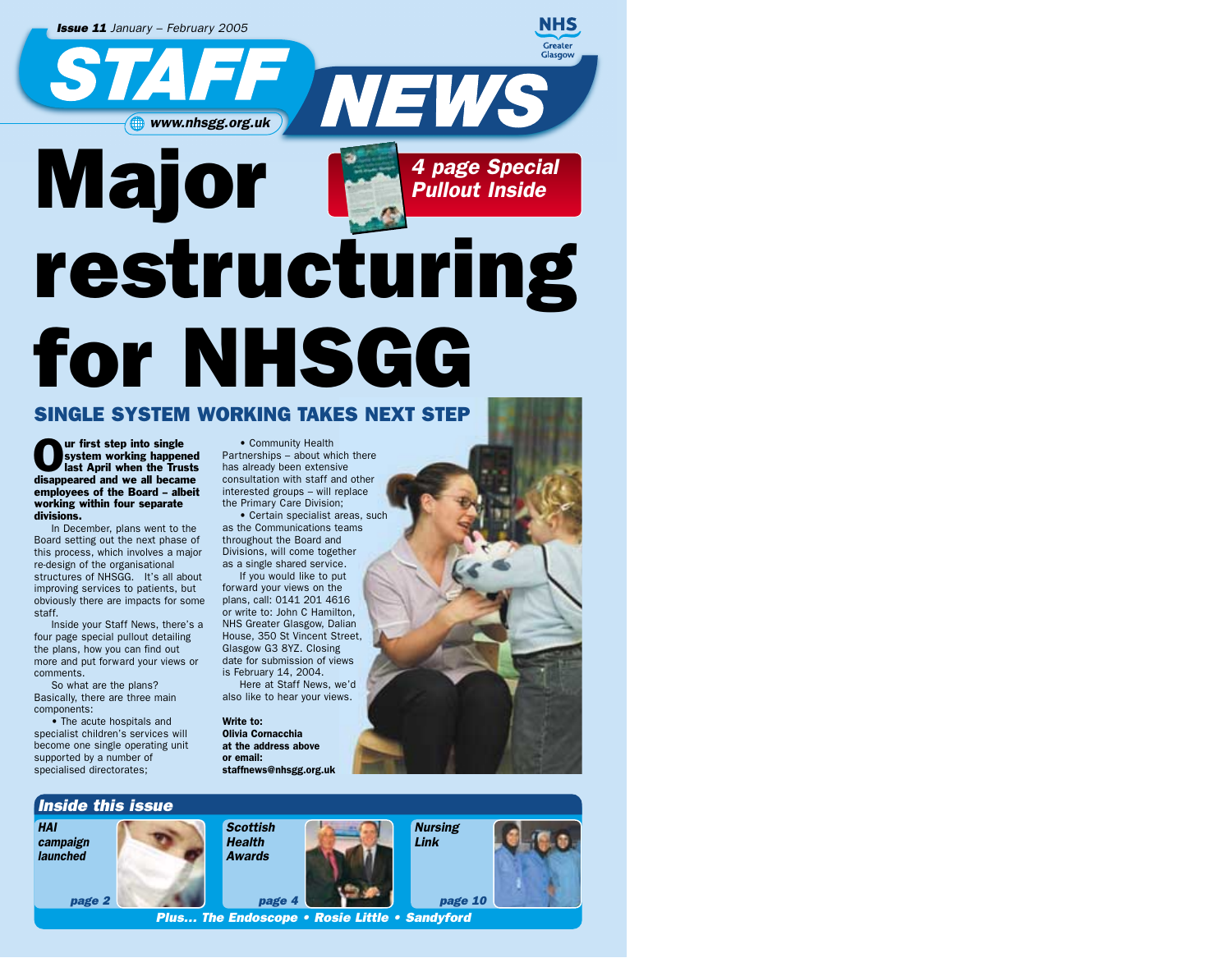### Car parking where do we go from here?

The four-month public consultation into the car parking policy for hospitals in Greater Glasgow is now over.

Around 200 plus submissions were received from both staff and the public and these are currently being collated.

While many people who submitted comments agreed that the car parking issue needs to be dealt with, others were totally opposed to proposals laid out by NHSGG. There were also some people who were willing to pay for parking, albeit with certain conditions (eg improved security).

Jonathan Best, Chair of the Transport Group said: "We were very encouraged by the number of people who got involved in the process and I would like to thank everyone who sent in their views and opinions. The responses will need careful consideration and our group will be sure to take on board all of the points made before we respond to NHS Greater Glasgow's Board in early 2005." Staff News will continue to keep you up-to-date with any further progress on this important issue.

### Is a smoking ban on the cards?

The Scottish Executive may be planning to ban smoking in public places, but what's the score with lighting up on NHSGG property?

In the last edition of Staff News, we told you about NHSGG's proposed policy which may see new smoking regulations imposed in our buildings, affecting staff, patients and visitors.

A report is expected to go to the Board early next year, followed by a public consultation. Updates will be on our website (www.nhsgg.org.uk) or local intranet.

# Together we can tackle healthcare associated infection

We're all responsible for<br>the message from pub infection control! That's the message from public health and infection control staff this month as they officially launch an unprecedented new campaign to educate and raise awareness of healthcare associated infections, particularly MRSA.

 $\begin{array}{c}\nMHS \\
\hline\n\text{Greater} \\
\text{Glassoow}\n\end{array}$ 

Aimed at staff, patients AND visitors, the new high profile initiative comes as NHSGG welcomes the news that the overall numbers of MRSA bacteraemia in Glasgow hospitals are going down.

Over 2003/04, the overall MRSA bacteraemia numbers dropped as a result of the determined efforts by NHS staff working closely with their infection control teams…excellent news for staff and patients. However, none of us can afford

to be complacent and the new initiative has been launched to complement this good work and redouble efforts to maintain this downward trend in hospital infections.

#### So what will the new campaign entail for staff?

A hard-hitting poster campaign (piloted at the Royal in December) will take place in hospitals, health centres and in the community to reinforce the hand hygiene message and this will be rolled out across the city over the next couple of months.

Some will directly address NHS staff with messages such as "Clean hands, clean conscience". Others will directly address the public.

These will be complemented by a series of new user-friendly

> Infection control staff use special light boxes to show how HAIs can be spread through poor hand hygiene.





### **Clean hands?** Clean conscience?

#### INFECTION CONTROL: IT'S EVERYONE'S RESPONSIBILITY

Contact your local Infection Control Team for further information. They also want to hear any ideas or concerns you might have about infection control measures.

information leaflets which will also ask staff, patients and visitors to pass on ideas or concerns about infection control measures to either local hospital infection control teams or NHSGG's Public Health department.

A new unified infection control manual has also been launched which covers all of Glasgow's healthcare settings. To launch this manual, Infection Control Teams will be undertaking various activities in support of their previously planned Infection Control Programmes.

In addition, staff will also be able to make use of new web-based, best practice teaching/information

modules on NHS Greater Glasgow's website www.nhsgg.org.uk

Sir John Arbuthnott, Chairman of NHSGG said, "The drop in MRSA numbers in our hospitals is very welcome and is testament to the hard work of our staff to tackle healthcare associated infections.

"However, we can't afford to be complacent and this new campaign aims to further raise awareness of healthcare associated infections, how they are spread and how we can all work together to reduce them. We will regularly monitor the effectiveness of this initiative."

**HEALTER HEALT HEALTER ENSTANDING INCONTRACT SET ALTERATION**<br> **NEW and have been around** infections (HAIs) are not for more than 40 years;

**NHS** 

**EXECUTE:** The commonest cause<br>is staphylococcus aureus (a<br>form of bacteria that is staphylococcus aureus (a form of bacteria that causes boils and internal abscesses), which can cause serious infection such as bacteraemia (blood poisoning);

**EXAM** Initially very few<br>strains of HAIs were<br>resistant to penicillin and strains of HAIs were could be treated successfully, but since then the organism has acquired a host of genes that make it resistant to most antibiotics and the most serious example of this is MRSA.



Just two of the posters being used as part of the campaign.

#### Have you got any views on HAIs?

*Then we'd like to hear from you! Contact Staff News today: staffnews@nhsgg.org.uk or write to Olivia Cornacchia, Staff News, NHS Greater Glasgow, Dalian House, 350 St Vincent Street, Glasgow G3 8YZ.*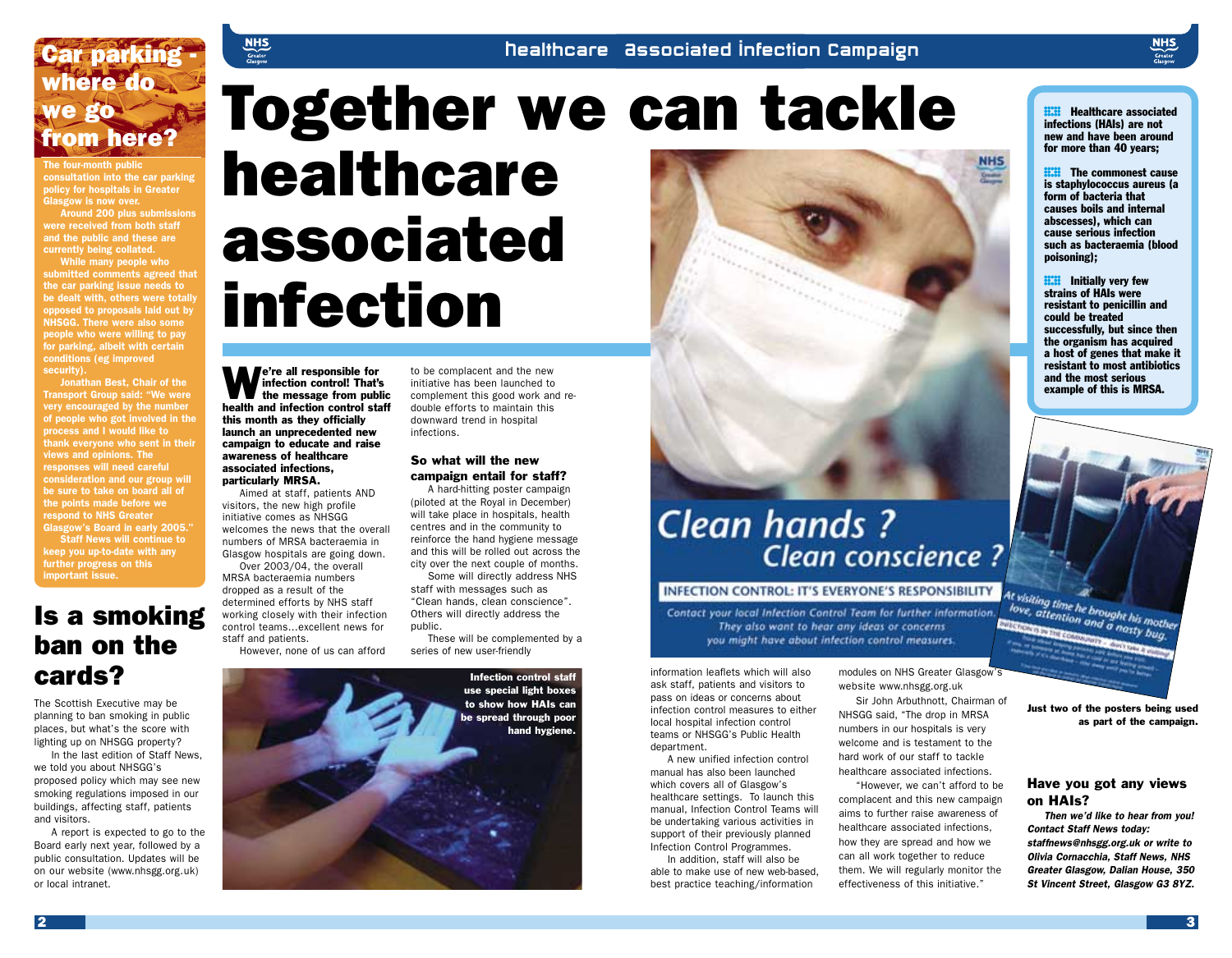#### Awards special Job redesign

# Glasgow staff scoop health awards



Jake McGinness Dr Richard Groden Tommy Harrison and Peter Ross

lasgow made its mark at<br>the Scottish Health<br>Awards 2004 when thre the Scottish Health Awards 2004 when three of the coveted awards were scooped by NHSGG employees.

Jake McGinness, a mental health charge nurse from Parkhead Hospital, received the award for the Nurses category; Dr Richard Groden, a GP at Tollcross Medical Centre, won the Doctors award; and the Health Improvement Team from the Forensic Directorate at Leverndale



Hospital won the Mental Health Team Award.

The prestigious ceremony in Edinburgh was sponsored by the Daily Record and was attended by key figures including Health Minister Andy Kerr.

Tom Divers, Chief Executive of NHS Greater Glasgow, said: "It was wonderful to see our staff achieve national rewards for the admirable work they do for the people of Glasgow."

In addition to the final awards,

# A Clean Sweep



(left to right) Stewart McAllister, Mark Lavery, Alex Graham, Alan Stewart and Paul Howard from the NHS Greater Glasgow Decontamination project.

NHS Greater Glasgow's new state-of-being built, but already it's cleaning the-art decontamination centre is still up…awards that is.

Back Pain Service.

recognised."

other members of staff were shortlisted: the Clydebank Older People's Team; Yorkhill surgeon, Carl Davis; the Royal Infirmary's Lead Cardiac Rehabilitation Manager, Fiona McCluskey, and her team; and Mick McMenemy and his team from the Greater Glasgow

from the Health Improvement Team

Mr Divers added: "These people all work tirelessly for their patients, so we're proud to see their efforts

The project team behind the revolutionary new centre, due to open early next year, received three awards at the Property & Environment Forum's Scottish Healthcare Conference 2004, including the Paul Taylor Award, 'Highly Commended' for Energy Efficiency and Runner-up in the Engineering Technology Advisory Board Award.

And they are not the only NHSGG winners in the awards.

Yorkhill's Estates Team - the people behind the ambitious new Paediatric Intensive Care & High Dependency Unit project - has scooped the second prize in the 'Paul Taylor Awards' category at the same event.

# Nerve-wracking move turned out for the best



**Carrying on with our series**<br>about staff who've found<br>themselves working on about staff who've found new sites following reorganisation of services, we meet Rosie Little, a Staff Nurse with the Southern General's Gynaecology Department.

Rosie's move came when it was decided that, as part of the modernisation of services, the Gynaecology Departments of both the Vicky (where Rosie had been working for four years) and the Southern should merge. So all the Vicky staff found themselves moving to join colleagues at the Southern.

Despite the move being planned for some time and staff being kept informed along the way, Rosie still found it a little difficult.

"It was nerve-wracking. I really wanted to do it as my chosen speciality is gynaecology, but in the Vicky, my time was divided between Gyn and Surgical Receiving. When the move finally became a reality I had to face the fact that my work would be changing and those of us

who were moving were worried about being the newcomers in an established unit."

How did that work out then? "Really, really well in fact. The staff who were already here suddenly found themselves with a bigger patient caseload and were actually looking forward to us coming in and we were keen to get involved in the work of the unit. The result is that we quite quickly began to work as a team. I have to admit I thought I'd be expected to change to how things were done here, but the unit is serious about implementing best practice and, in some instances, procedures have been changed to reflect the way we worked at the Victoria." No problems then?

"I'm not saying that. For me personally, the extra travelling is a real pain. I lived about three minutes from the Vicky and the commuting now takes a lot longer. Also, we have the usual day-to-day work niggles to deal with. I keep in touch with friends from the Victoria,

but it was hard leaving colleagues behind."

You've now been at the Southern for about a year, do you think on the whole the move has been a positive thing?

"Absolutely no doubts about that. I'm enjoying being able to focus on the work that matters to me. I was worried that I'd miss the range of work I was exposed to in Surgical Receiving, but it's great being able to concentrate on gynaecology and spend so much more time with patients. I have access to study days and other training and everything I'm doing is contributing to the progress I want to make in my career. I'd really like to stay in Women's Health and I'm able to access learning opportunities in a way I couldn't before. In my opinion as a nurse in this unit, I also think it's been a very positive thing for patient care. Because the whole team here works so well together – and I mean, doctors, nurses, physios, everyone involved - those of us who came over from the Victoria have learned loads in the time we've been here and we've also been able to bring the benefit of our experience in a different environment. The unit is relatively new so obviously there are still some things that will need to be evaluated with time, but the fact that already bed allocation is better and waiting lists are down means we must be doing something right. And you can't underestimate the effect of a newer, better-equipped unit. Apart from the obvious benefits, it does wonders for morale."

#### If you've experienced change

(good or bad) in your job and would like to tell your story, contact Staff News today:

staffnews@nhsgg.org.uk or write to Olivia Cornacchia, Staff News, NHS Greater Glasgow, Dalian House, 350 St Vincent Street, Glasgow G3 8YZ.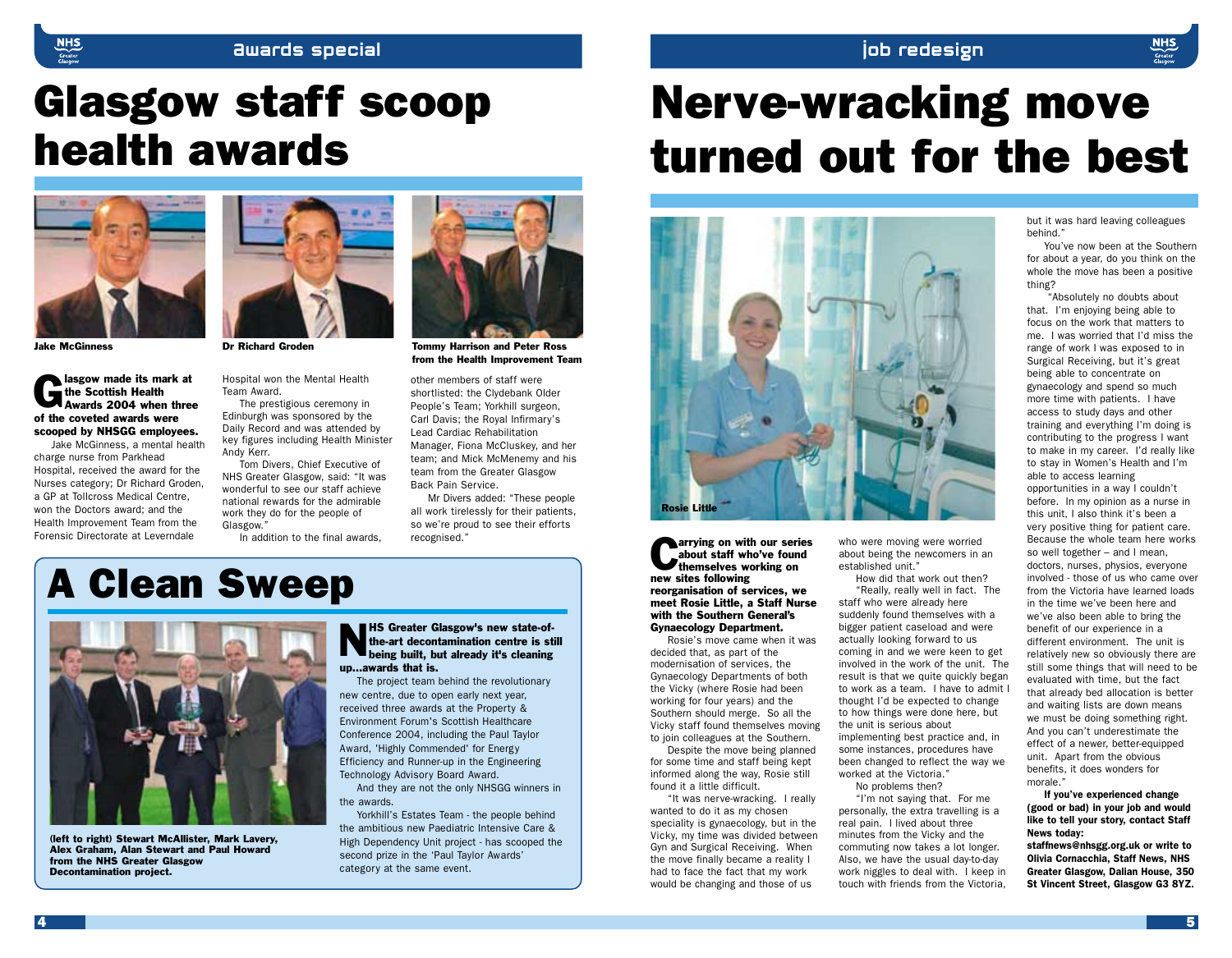# *The Endoscope*

# New year, old gags



appy New Year, dear<br>readers, as we lurch off int<br>another repetitious cycle of readers, as we lurch off into nonsense, better known in media circles as 'nae news'.

Therefore, in the absence of anything at all of interest in the newspapers, we witness once again the mad scramble to reveal the identity of the first baby born in Glasgow on January 1. In the past, this has delivered gems of comedy, with one legendary birth, a girl, it is said, being unfortunate enough to be named 'Annette Curtain'.

This was the only excuse needed by the Endoscope to engage in, ahem, research (i.e. checking out dubious websites) in search of the worst possible taste in babies' names.

Corporate branding appears to be the bizarre inspiration for much nomenclature, although the parents of Diot Coke, a girl born in Yorkshire in 1379, are likely to be blameless in this regard. Not so, the irrevocably cruel or witless Americans who, in more recent times, called their children Armani (300 girls), Del Monte (seven boys), Timberland (six boys) and Courvoisier Cognac (six boys).

Presumably, if born in these parts, the latter bunch of lads would all have been named 'Bacardi Breezer'. Certainly, many babies can be attributed to that particular source. Although not particularly associated with the world of commerce, other newborns are

perhaps genuinely more unfortunate. Holden Cox and Chase Cox spring to the Endoscope's attention.

But the great puzzle is how some parents were prescient enough to know their offspring would choose a career in healthcare. For example, the mummies and daddies of Dr Alden Cockburn (a urologist) and Dr Maroon Dick (reproductive health) must have had second sight.

Best of all, how did Mr and Mrs Beaver, parents of Bonnie, know she would become a doctor of gynaecology?

### The curse of the working class



somewhat put out to find themselves referred to as 'NEDs' in an organisational chart.

This suggested that the purpose of Scottish Executive's much-touted 'war on neds' was not an attack on young people wielding Burberry baseball caps in an offensive manner after all - it explained some of the not very nice things politicians have been saying about NHS Boards.

One Board Member, Councillor Danny Collins of East Renfrewshire Council and former union activist during the 1980s Miners' Strike, was particularly upset to notice that, on the chart, not only was he referred to a 'NED' but he was positioned on the right wing of the NHS Board.

### Reid all about it

 $\blacksquare$  lan's s

sing.

# dream of genie

I was one of those new-<br>revelry things, but an of<br>genie was admitted to a t was one of those new-year revelry things, but an off-duty Glasgow hospital after a few bottles too many (geddit?). In gratitude to the staff, the genie (Eck to his friends) decided to offer three of the clinical staff one wish each.

The first said, "I'm the most intelligent paediatrician in the world, but I'd like to be 25% smarter".

"All right", said Eck and poof! He worked his magic and the paediatrician was duly smarter.

The second clinician said, "I'm already the most intelligent

orthopod in the world but I'd like to be 50% smarter".

"Of course", said Eck and poof! He made the orthopod smarter. Then the third clinician told the genie, "I'm not only the most intelligent surgeon in the world, but

I'm the most intelligent person too. But, just to be sure, I'd like you to make me 100% smarter." "This is the third and final wish,"

said Eck. "If I fulfil your wish, I can't change you back."

"Just make me 100% smarter ", the surgeon demanded. nurse practitioner!"

### Ian H Reid (I HR – geddit?), NHSGG's new

Director of Human Resources, was apparently serenaded by colleagues as he vacated his post as Acting Chief Executive of Primary Care. To the tune of

'Wild Rover' they sang: *"For ten years or more Ian worked under Tim (Davison),* faded when he heard his colleagues were to

*Survived his excesses, lived life to the brim, Supported his leader and counselled him right And steered us away from all of the…mess".* The Endoscope feels that with such

creativity at the top, the reason why the Primary "OK ", said Eck. Poof! "You're a **. Care Division is being turned into Community A** Health Partnerships is now obvious.

UPDATE ≥≥≥ UPDATE ≥≥≥ UPDATE ≥≥≥ UPDATE ≥≥≥ UPDATE ≥≥≥ UPD

# $2$  FI  $\blacktriangleright$ Update on plans for major restructuring of NHS Greater Glasgow

**Most of us know that NHS Greater Glasgow is going through major restructuring, but what are the reasons behind this and how will it affect us in our day-to-day jobs?**

All the strands of NHS Greater Glasgow are being pulled together to form one body, and Community Health Partnerships are being created so work can be done in-the-thick-of-things locally.

The latest stage of these re-organisation plans came before the Board last month (December). Staff consultation and public/patient engagement has since been taking place, with a closing date of February 14, 2005.

#### **So what are the main aims of this re-organisation of NHSGG?**

Ian Reid, new HR Director for NHS Greater Glasgow, explained that the proposals for the next stage of single-system working are being driven forward in line with "Partnership for Care"

which clearly directs Scottish health boards to:

Greater Glasgow

- $\bullet$  make better use of our resources to improve services for patients;
- devolve decision-making to a local level;
- increase consistency and equity of access;
- reduce duplication.

Ian said: "Discussions began in November about this next stage of the single-system working, when a staff briefing letter was issued to all NHSGG employees detailing the plans for the redesign. December then saw a paper outlining further details of the approach being presented to Board members.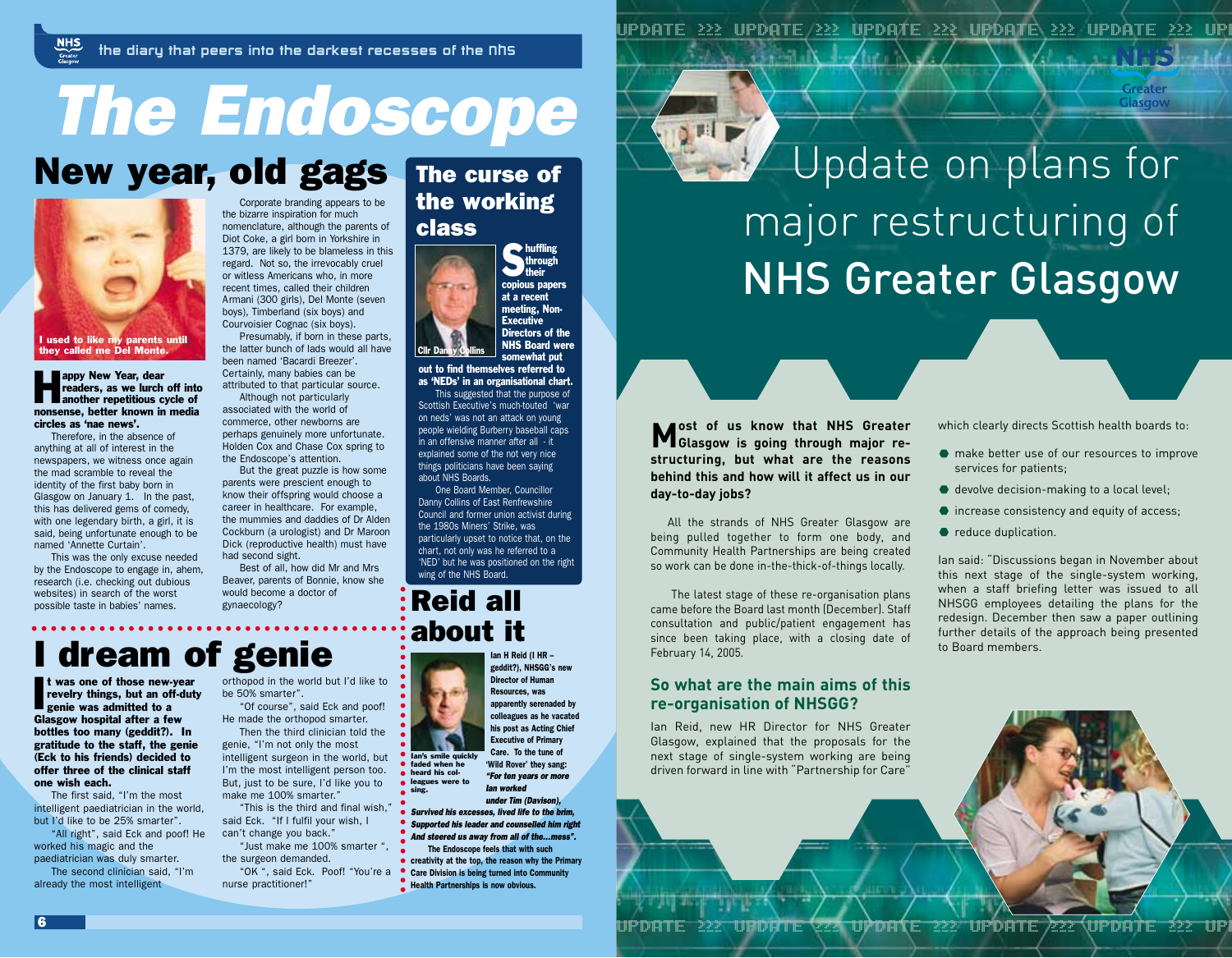UPDATE ≥≥≥ UPDATE ≥≥≥ UPDATE ≥≥≥ UPDATE ≥≥≥ UPDATE ≥≥≥ UPDATE ≥≥≥ UPDATE ≥≥≥ UPDATE ≥≥≥ UPDATE ≥≥≥ UPDATE ≥≥≥ UPDATE



"Among the plans is the replacement of the existing 'acute hospital divisions' with one single operating unit supported by specialised directorates. In other words there won't be one set of managers for the acute hospitals in the south and another for the north – there'll be a united team for all acute hospitals in Glasgow."

And that's only a small part of the reorganisation in Greater Glasgow. There have been extensive and ongoing consultations about the development of CHPs (Community Health Partnerships) across the city.

These are hoped to develop closer partnerships with local authorities and hospitals, in order to break down some of the barriers that have traditionally existed between community health, social care and specialist health services.

And with the scrapping of divisions/trusts, there has also been the drive to identify efficiencies from shared services as NHSGG becomes one body - such as HR, finance, planning, laundry, laboratories and communications.

Ian stressed: "It's important to note, however, that the re-organisation of acute services won't

make much difference to the day-to-day jobs of frontline health staff, for example nurses will still be caring for the same patients in the same way day-by-day, week-by-week."

#### **So why bother restructuring on such a big scale?**

The biggest challenge facing Greater Glasgow is improving health and quality of life.

One of the biggest issues we face in Scotland, and Glasgow in particular - in the National Health Service, local authorities, voluntary sector and community groups and as individuals – is to address our unenviable inequality gaps in health, life and education.

The providers of the health services that can address these issues are many and they are diverse – ranging from social work to housing to mental health to GP services and opticians.

The current models of care are not delivering the improvements in health that we want and that people demand and deserve. Now there is an opportunity to radically change the approach and to decentralise healthcare in the broadest

possible terms - i.e. creating new CHPs that are bigger organisations with greater responsibilities and influence to drive forward local priorities and develop stronger links with a new single acute hospitals operational unit.

#### **So how will the city see the impact of this?**

Let's look at child health and child protection issues as an example. Child health in Glasgow is of great concern, with too many vulnerable youngsters facing difficulties with social, physical and mental health problems. For example:

- There are 160,000 children in Greater Glasgow, of which 25,000 live with a parent or guardian with an addiction problem;
- More than 5,000 of our children are admitted to hospital every year;
- There are six parliamentary constituencies in our area where more than 50% of the children officially live in poverty;
- Five out of 10 children in Greater Glasgow rely on free hot school meals – such is the level of deprivation.

This level of poverty and inequality can only be tackled with local services and action.

And that's where the CHPs come in. The new organisations will develop closer partnerships with local authorities and hospitals to break down some of the barriers that have traditionally existed between community health, social care and specialist health services.

By doing this, they will create new opportunities to develop additional health services at a local level and make it easier for child patients to access all of the health and social care services they require regardless of whether these are provided by their CHP, hospital or local authority.

```
UPDATE ≥≥≥ UPDATE ≥≥≥ UPDATE ≥≥≥ UPDATE ≥≥≥ UPDATE ≥≥≥ UPDATE ≥≥≥ UPDATE ≥≥≥ UPDATE ≥≥≥ UPDATE ≥≥≥ UPDATE ≥≥≥ UPDATE
```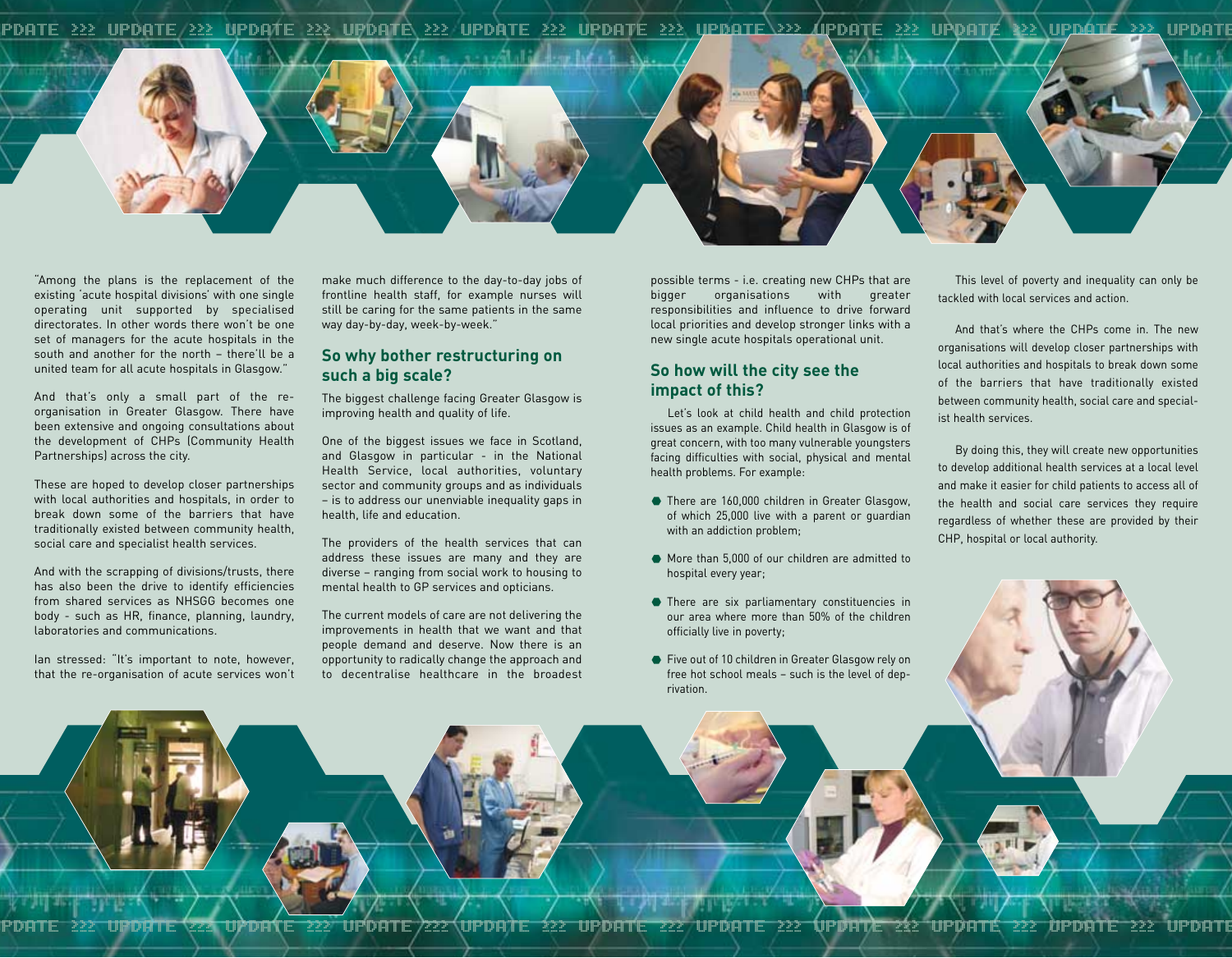#### UPDATE ≥≥≥ UPDATE ≥≥≥ UPDATE ≥≥≥ UPDATE ≥≥≥ UPDATE ≥≥≥ UPD

#### focus on North division

# North Glasgow staff in environment buzz



n a bid to reduce its impa<br>on the environment, the M<br>Division launched a major n a bid to reduce its impact on the environment, the North energy and environmental awareness campaign with a series of staff roadshows across each one of its eight hospital sites.

Anne MacPherson, North Glasgow's new Director of HR, said: "An organisation the size of North Glasgow uses a great deal of energy. The aim of our campaign is to get people thinking about simple measures that can be used to reduce energy consumption and

# **Celebrating** our successes

**Congratulations to Sister<br>Confidence Loch, BOC**<br>Contpatients; Superintendent Irene Loch, BOC Radiographer Anne McIntyre; Ann McLinton, Practice Development Facilitator; and Lynn Watret, PCDbased Tissue Viability Nurse Specialist; who were all part of a Scottish team which scooped the Nursing Times Award 2004 for Cancer Nursing.

therefore reduce our impact on the environment.

"With the help and support from key partners - Scottish Water and the Carbon Trust - who also took part in the roadshows, we demonstrated simple techniques that can be used at home and at work which have a positive impact on the way we use energy." Leaflets packed full of useful

information and advice to safely use energy more efficiently were distributed to staff, while posters and stickers were put up throughout the hospitals at key points to remind

The award-winning group developed a 'Best Practice Statement' for the skincare of patients receiving radiotherapy.

Also well done to Emma Gregory, Communications Manager for North Glasgow who was recently named Young Communicator of the Year by the Institute of Public Relations in Scotland. This is a fantastic achievement and all her colleagues

### $\begin{matrix} 1 & 1 & 1 \\ 1 & 1 & 1 \\ 1 & 1 & 1 \\ 1 & 1 & 1 \\ 1 & 1 & 1 \\ 1 & 1 & 1 \\ 1 & 1 & 1 \\ 1 & 1 & 1 \\ 1 & 1 & 1 \\ 1 & 1 & 1 \\ 1 & 1 & 1 \\ 1 & 1 & 1 \\ 1 & 1 & 1 \\ 1 & 1 & 1 \\ 1 & 1 & 1 \\ 1 & 1 & 1 \\ 1 & 1 & 1 \\ 1 & 1 & 1 \\ 1 & 1 & 1 \\ 1 & 1 & 1 \\ 1 & 1 & 1 \\ 1 & 1 & 1 \\ 1 & 1 & 1 & 1 \\ 1 & 1$ **file**  $\begin{bmatrix} 0 & 0 & 0 \\ 0 & 0 & 0 \\ \vdots & \vdots & \vdots \\ 0 & 0 & 0 & 0 \\ \vdots & \vdots & \vdots \\ 0 & 0 & 0 & 0 \\ \end{bmatrix}$ ابية<br>ابية<br>ابية<br>ابية

**HAST** Last year North Division<br>used so much energy that it<br>created enough tonnes of used so much energy that it Carbon Dioxide (CO2) to fill 64,000 double decker buses, while water consumption was the equivalent of 11 million bathtubs!

staff to use energy wisely. Every week electronic messages are now sent to staff with hints and tips on how they can help.

Mrs MacPherson added: "We all have a duty to play our part in helping the Earth - I hope our campaign will help to change even the simplest of behaviours and make a difference to the environment around us."

The campaign hasn't stopped with the roadshows – we're going to keep the momentum up so, watch this space for the next instalment…

send their congratulations.

A big well done to the GRI Cardiac Rehabilitation team who were recently runners-up in the Heart Health Award section of the Scottish Health Awards. A special mention must go to Gillian Armstrong, Senior I Physiotherapist and member of the team, who was also awarded 'best presentation' at the British Association of Cardiac Rehabilitation Conference. This award specifically relates to Gillian's work on the Community Phase 3 Exercise Classes at Tollcross Leisure Centre.

#### **So what's next in this re-organisation process?**

Following December's Board meeting, staff were invited to put forward comments as part of a consultation on the plans. Comments will be collated and help form the finalised plan which will go to the Board early this year.

In the meantime, some staff will have already moved or are in the process of moving about the system, including the Communications team which produces your Staff News – staff from the Divisions' and the Board's communications teams will come together early this year.

Ian added: "This re-organisation is a positive way forward to better management and organisation and a consistent and smooth-running approach that will strengthen our health service in Glasgow for both patients and staff."

**If you would like to put forward your views on the plans, email: org.change@nhsgg.org.uk or call: 0141 201 4616 or write to: John C Hamilton, NHS Greater Glasgow, Dalian House, 350 St Vincent Street, Glasgow G3 8YZ. Closing date for submission of views is February 14, 2004.**





UPDATE ≥≥≥ UPDATE ≥≥≥ UPDATE ≥≥≥ UPDATE ≥≥≥ UPDATE ≥≥≥ UPD <sup>7</sup>

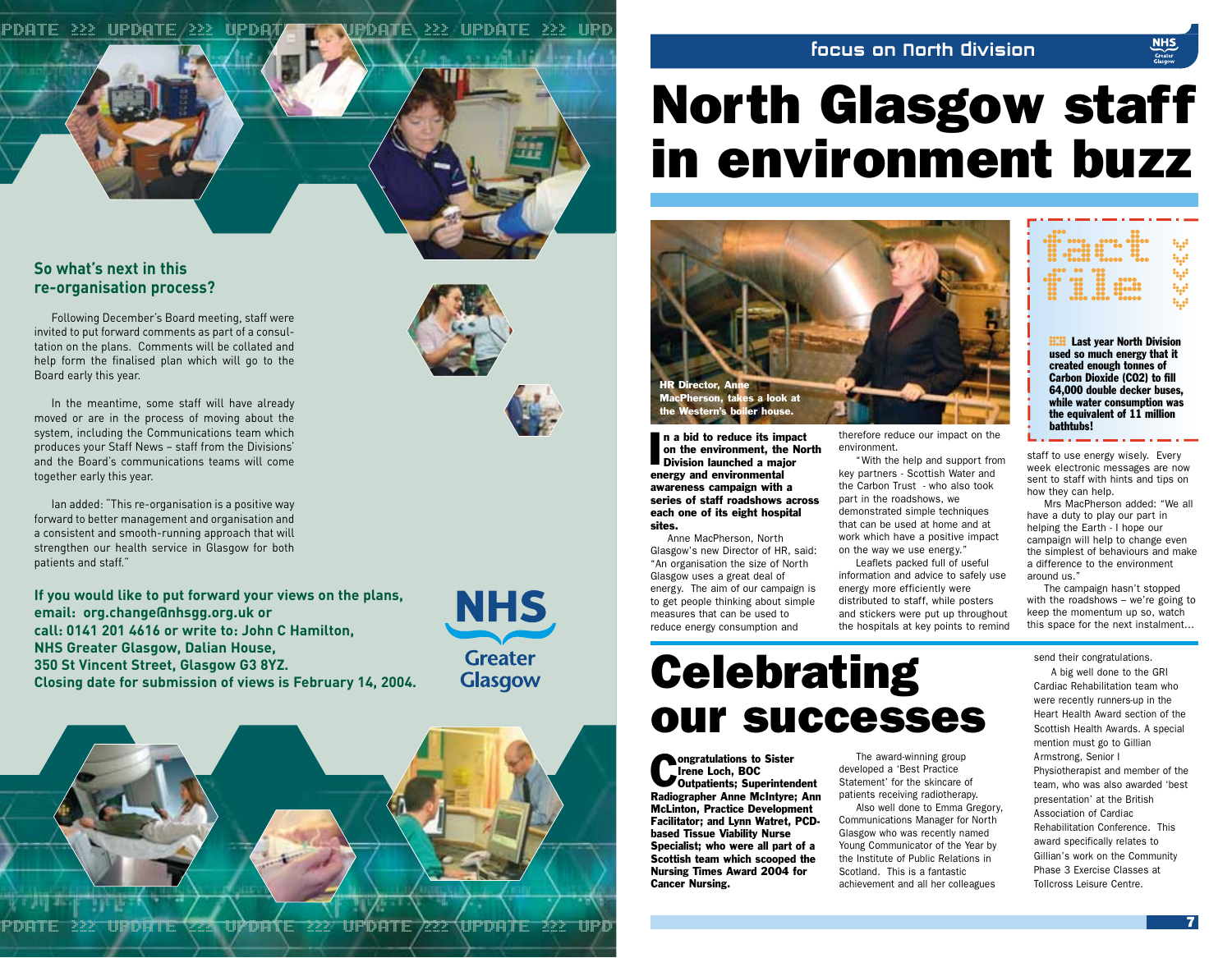# Consultation aims to bring more services to community



Colin Mackillop chats to Louise McLaughlin, Community Access Administrator, at the Sandyford's busy open day.

There's still time to get involved in the Sandyford Initiative's consultation on proposals to expand communitybased services.

Staff at the Sandyford – which provides a wide range of sexual, reproductive and emotional health

services – are proposing to increase the range of sexual health services in local communities over the next five years.

Sandyford Director, Dr Alison Bigrigg, said: "We are aware that more people would visit local clinics if they were based in more

accessible locations, offered a wider range of services and were open for longer periods of time.

"To offer people the services they really need, we want to introduce a new type of community clinic called Sandyford Hubs. Hubs will offer a wider range of sexual health services and will be open for longer periods of time than existing clinics. They would also be supported by a number of new Sandyford Satellite clinics which would offer a general range of sexual health services."

For more information or for a copy of a leaflet (which describes the re-organisation in more detail) go to www.nhsgg.org.uk or telephone 0141 211 8157. Anyone interested in commenting on the proposals can write to Alison Bigrigg, Director, Sandyford Consultation, Sandyford Initiative, 2- 6 Sandyford Place, Sauchiehall Street, Glasgow, G3 7NB Email: sandyford.feedback@glacomen.scot. nhs.uk Comments are requested by February 11, 2005.

# New policy to help staff experiencing domestic abuse

**Primary Care staff who are<br>experiencing domestic<br>abuse can now get help** experiencing domestic abuse can now get help and support thanks to the Division's new Domestic Abuse policy.

The policy – launched during the United Nations '16 Days of Action for the Elimination of Violence Against Women' event in December provides confidential support to staff experiencing domestic abuse as well as assisting those who are

perpetrators of domestic violence to get help to stop.

It ensures that every employee who has experienced or is experiencing domestic abuse has the right to raise the issue with their employer in the knowledge that the matter will be treated effectively, sympathetically and confidentially. A range of support can be

offered, including: • Confidential counselling;

• Time off (eg for court visits,

seeking legal advice, making alternative arrangements for childcare);

• Relocation/redeployment ; • Other arrangements such as an advance in pay or more flexible

working. For more information please contact Laura McMillan, Women's Health Co-ordinator, tel 0141 211 0240 or see the Intranet http://pcdnet

The Sandyford Centre was packed to the seams recently when Glasgow people of all ages flocked to its open day.

The Health and Wellbeing Event in November saw the Sandyford team stage a day for the public and health professionals that included stalls, talks and material, ranging from information on voluntary and community sexual health and support services, to details about Worlds AIDS Day, the launch of the C-Card (free condoms) scheme and violence against women work.

Colin Mackillop, (pictured) Sandyford Community Access Coordinator and organiser of the day, said: "It was a great and very busy event. The day was topped-off with free lunch and fun activities such as Indian head massage, relaxation techniques, reiki, silk screen painting and MOT health checks."

### INNOVATIVE DIABETES **SERVICE WINS AWARD**

**Constant of the pharmacy staff w**<br>been awarded the pharmacy staff who've been awarded the prestigious Arun Baksi Award for improving care for diabetes sufferers from ethnic minority communities.

A pharmacy led team - which included Alia Gilani, Prescribing Support Pharmacist; Richard Lowrie, Lead Clinical Pharmacist and Rafik Gardee, Director, National Resource Centre for Minority Ethnic Health - scooped the £2,000 award for innovation in diabetes care in the Practical Diabetes International awards. They were given the award for their work in developing services to improve how people from ethnic minorities access diabetes care, particularly South Asians.

# Community Staff Attend Dermatology Study Day



**Dermatology Nurses at the Southern General Hospital Southern General Hospital Southern Street September 2018** Southern General Hospital held a study day for community nursing staff in the city on common skin conditions and treatments.

The event, which was organised with the support of the Nursing Practice Development Unit, covered conditions such as psoriasis, eczema, leg ulcers and allergies. Forty-five nurses from GP

practices, district nursing teams and nursing homes across Glasgow attended the event, which was held in December.

Study day organiser, Southern General Staff Nurse Dianne Houldsworth explained: "Basic nurse training spends very little time

covering dermatology issues, but skin problems are one of the most common reasons why people attend their GP.

**NHS** 

"We wanted to improve the level of discharge support given to patients by taking the time to go through some of the more common conditions and treatments with our colleagues in the community. We feel this will be of benefit, particularly to chronic patients."

The study day had a mix of lectures and practical sessions with workshops in the afternoon on the most common treatments for psoriasis and eczema and how to apply these, and on the use of compression bandages.

# NHS FRIENDS - REUNITED

**F** you are a retired NH:<br>
employee or know of a<br>
existing or retired NH:<br>
employees who might be f you are a retired NHS employee or know of any existing or retired NHS interested in meeting up with former workmates and colleagues, the NHS Retirement Fellowship enable former NHS staff to meet in a social and friendly atmosphere.

Anyone interested in joining the NHS Retirement Fellowship or wanting more information should contact - Sheila Pollock,Membership Secretary, 97 Balerno Drive, G52 1NA.

8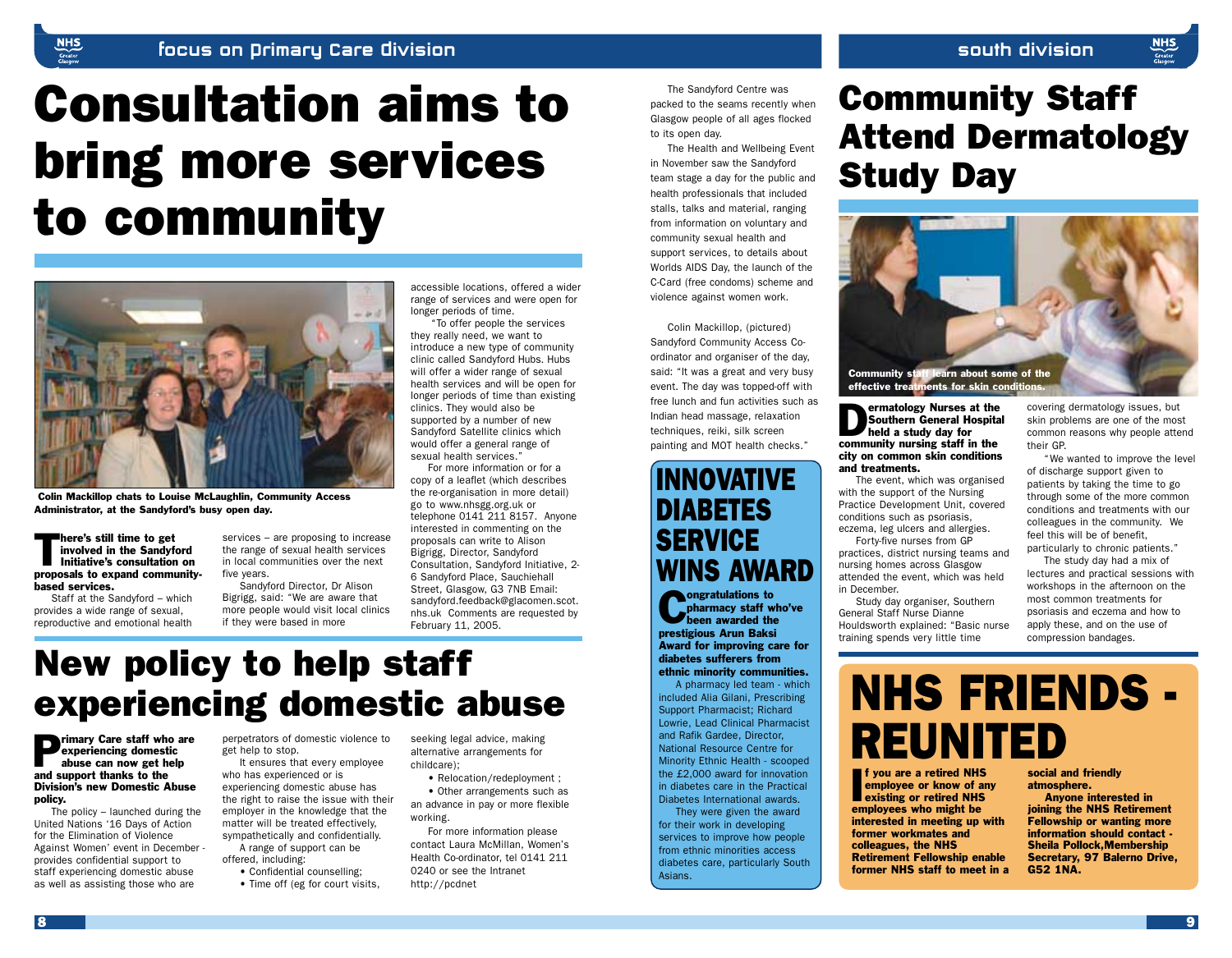#### focus on yorkhill division

# Nursing link between Jordan and Yorkhill

**Yorkhill's links with other** children's services around the world have been boosted thanks to a new association with the Royal Medical Service in Jordan.

The new partnership was launched with the arrival of four qualified nurses in June last year who spent six months working in various areas of Yorkhill.

Staff in the PICU, Ward 2B and the Queen Mother's Paediatric Department have all worked with the new arrivals to demonstrate the way we work, whilst also learning what it is like to nurse in Jordan.

Irene McKune, Acting Director of Nursing & Patient Services set up the link during her visit to Jordan earlier this year.

She said: "Traditionally there have been good links between Yorkhill's medical staff and doctors in Jordan. Last year one of our Consultants, Mr Robert Carachi visited Jordan and during a conversation with Dr Bassam Samawi, a Consultant Paediatric Surgeon who works in the Royal Medical Services, the idea of nurses coming over to Yorkhill was first thought about."

The four nurses - Haya Al Quaisi, Muna Abu Alwan, Samah Al Tawalbeh and Fatima Al Thodan have noticed a great deal of similarities but also a number of differences during their time here.



They definitely prefer the working patterns at Yorkhill, since they are used to more rigid rotas without any pay enhancements for working nights, weekends etc. However, the nurses are familiar with much of the equipment and care being offered here. One of the main differences they have noticed is that care is delivered much more holistically at Yorkhill, something that they are very keen to introduce to Jordan.

On behalf of the nurses, Fatima said: "The staff at Yorkhill have been great and we always felt like normal members of the team. It's interesting seeing how things work here and we will be taking back what we learn for the new children's hospital that is being built in Jordan. We are very proud to have taken part in this project and will be true

ambassadors for Yorkhill and Scotland when we go home."

Obviously, it wasn't all work and no play, and they have managed to take in some of the best sights, not only in Scotland, but London and other parts of England. One of their highlights was a trip to M&Ds Theme Park at Strathclyde Park which a 'kind' member of staff within Yorkhill said was a 'must see'!

The next cohort of nursing staff from Jordan began work at Yorkhill in December. Two of the nurses are based at Yorkhill for six months, again gaining experience in high dependency areas, with another two staying for three months, with one developing skills in the operating theatres and the other working in a surgical ward.

# Searching for the "Glasgow effect"?



Dr Carol Tannahill speaking at the launch of the Glasgow Centre for Population Health

#### **Health in Glasgow is**<br>**H**improving...

…BUT health has not improved as fast in Scotland as it has in the rest of Europe and it has not improved as fast in Glasgow as in the rest of Scotland. Cue: the Glasgow Centre for

Population Health.

With premises secured in the city centre and staff in place, the Glasgow Centre for Population Health is now very much up-andrunning. As reported in previous editions of Staff News, the Centre is a resource to inject new thinking

# Free help and support **for your conference**

#### ave you ever wanted to<br>
bring a professional<br>
conference to Glasgow?<br>
Their where Clear with bring a professional That's where Glasgow's Ambassador Programme can help you.

Managed by Greater Glasgow & Clyde Valley Tourist Board (GG&CVTB), the Programme provides a high level of free support into the enduring problem of Glasgow's poor health record. The Centre was officially launched last October, with a scientific meeting of some of the best-respected minds in public health.

general news

Centre Project Manager, Dr Carol Tannahill said: "We believe there's something particular to the city that we're calling the 'Glasgow effect'. Part of the work we are doing at the Centre is to understand the effect that living in Glasgow has on health, comparing it with other parts of the UK and abroad. Poverty and deprivation don't adequately explain why many people in Glasgow suffer from such poor health. It's more complex than that."

In January, three full-time Public Health Programme Managers will join the existing core team. They will also work alongside several part-time attachments now linked to the Centre from organisations including the Universities of Glasgow and Strathclyde, and Glasgow City Council.

The Glasgow Centre for Population Health is a partnership between NHS Greater Glasgow, Glasgow City Council and the University of Glasgow, supported by the Scottish Executive. The Centre is located at Level 6, 39 St Vincent Place, Glasgow G1 2ER and can be contacted on 0141 221 9439. For further information see the Centre's website - www.gcph.co.uk

to members to enable them to persuade their own associations to meet in the city.

For more information contact: Laura Beaton,

Ambassador Executive, Greater Glasgow & Clyde Valley

Tourist Board on 0141 566 4026 or email:nhsambassadors@seeglasgow.com (www.seeglasgow.com/ambassadors).

### Have you got the X Factor?

**NHS** 

How would you like to see yourself as one of the faces of NHS Scotland!?

The Scottish Executive is looking at least a dozen NHS people from all walks of life to appear in an advertising campaign launching soon which will include posters, leaflets and a website.

The campaign is open to absolutely everyone whatever your job - they are looking for as wide a representation as possible.

For your chance to star in the campaign send a photo and a short paragraph about yourself to: Shazia Ashraf, Scottish Executive, St Andrews House, Regent Road, Edinburgh, EH1 3DG or email shazia.ashraf@scotland.gsi.gov.uk by January 31, 2005.

### **ORTHOPAEDIC** NURSING **SUCCESS**

The second group of five Glasgow nurses have successfully completed the new ten-month Orthopaedic Nursing Course at Paisley University.

The first of its kind in Scotland, this unique course, which is also open to students across the country, has been jointly developed between the University and NHS Greater Glasgow.

Aimed at nurses who are currently working in an orthopaedic area and have worked in orthopaedics for at least a year, the course covers practical issues such as:

Ilmb, spinal and pelvic trauma; ● minor head injuries;

- arthritis, bone and joint disease;
- pain management;
- infection control; and

● wound management.

For more information on the course, contact: Beverly Wellington on 0141 849 4262 e-mail beverley.wellington@paisley.ac.uk

Yorkhill Telemedicine comes 'Highly Commended'

Following on from the last Staff News, the Yorkhill Telemedicine team were delighted when they received a "Highly Commended" award in this year's Health Service Journal Awards.

Project Manager Hazel Archer and Consultant Mr Robert Carachi received the award at a ceremony in London in November.

> The panel of judges was very impressed by the project, which was entered into the "Improving Care

with E Technology" category, commenting: "The structured project approach and teamwork were obvious strengths. Very high quality project management and excellent clinical engagement will realise maximum benefits."